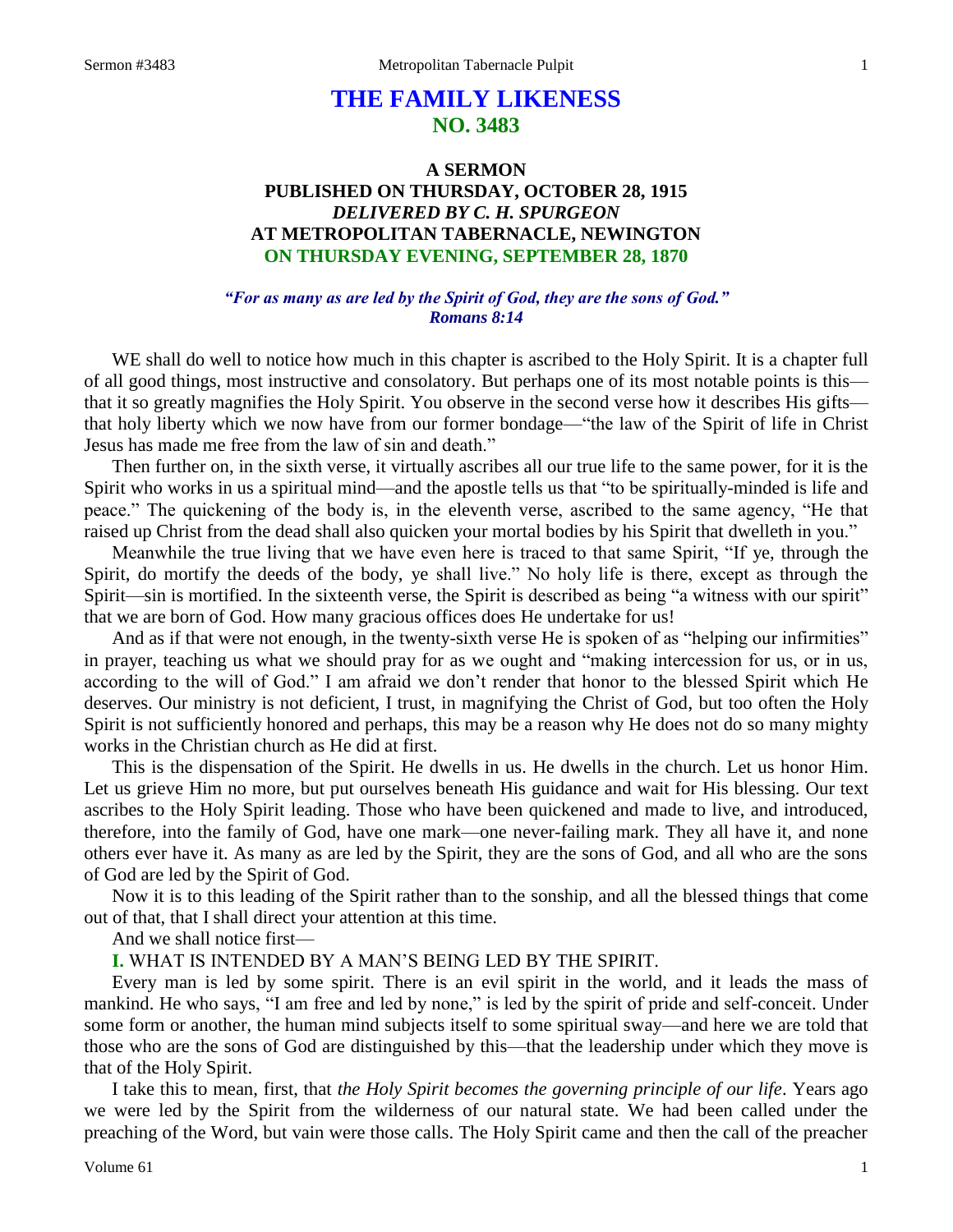became an effectual call to our own souls. The first active grace we ever exercised was by the leading of the Holy Spirit.

We were then for the first time recognized as the children of God, because then also for the first time we yielded ourselves up to the leadership of the Holy Ghost. And mark, from that day to this, every act of ours that has been heavenward, every thought of ours that has been towards God and His Christ, has been under the leadership of that same Spirit. He who gave us at first to live has kept us alive. He who guided our tottering footsteps to the cross-foot and there sealed our pardon, has led us along every step of the way, up every hill of difficulty, and down every valley of humiliation, even until this moment. And so it must be until we reach our journey's end.

There may be steps in that journey, alas! that it should be so! in which we are not led by the Spirit, but depart from under His power for a while, and the flesh becomes dominant. Oh! that those steps might never be thought of except with bitter regret and humiliation of spirit. But in every true step onward and heavenward between here and the pearl-gate we shall be led by the Spirit of God. We run when He draws. We are active when He makes us active. He makes us willing in the day of His power and then we work with Him because He works in us here, to will and to do of His own good pleasure.

Now, beloved, you may judge whether you are the sons of God then by asking yourselves this question, "Am I under the influence of the blessed Spirit? Has He led me from darkness into light—from self to the Savior? And has He continued to lead me onward and upward in the divine life, and am I leaning upon Him for all future power with which I shall fulfill my pilgrimage till I come to the celestial city?"

But opening up a little further this leadership, I would observe that when a man is said to be led, *there are four things implied in the thought.* The first one is very apparent, namely, *guidance*. If I select a pilot, I accept him to steer the vessel. If, on a dark moorland, I accept a guide who knows the way, I do not pretend to know it myself, but I put myself exactly under his guidance.

It is so with the child of God. He does not know. What he thinks he knows is usually his folly, if it be knowledge that has not been given to him by the Holy Spirit. But he who is under the guidance of the Holy Spirit takes Christ to be unto him wisdom, and expects to receive this wisdom through the Holy Spirit taking of the things of Christ and revealing them unto him.

He is not a teacher, but a disciple. He is not himself a guide, but one who is guided. He has put himself into the hands of another. Self-will does not believe this. Self-love is disgusted with the thought. I may, therefore, ask you, beloved, "Do you accept the Holy Spirit's guidance? Do you desire to be led, not according to your own will, but according to the will of the Most High? Are you desirous that the prayer of your Master should be your prayer, 'Not as I will, but as thou wilt'"? Guidance—we must accept that, or we are not led by Him.

But in the second place, there is *drawing* as well as guidance, for oftentimes when a person is led, especially if it be a weaker led by a stronger, there is a general impulse. I accept the map as my guide, but the map is not my leader. A leader gives me some degree of strength. He operates upon me gently and sweetly—impels me in the direction in which he would have me go.

There is a great difference between a guide and a leader—but still there is a measure of power given by a leader who leads in the way. And oh! brethren, I am sure you who know anything about the experience of children of God, will feel that you have not only had light from the blessed Spirit to show you the way, but you have had life and power to help you to run in the way, else you would have known the right way, but you would never have followed it—you would have seen the way of God's commandments, but you would never have run in them, unless He, the blessed Spirit, had enlarged your heart.

If there be obedience to the light received, that obedience is a fruit of the Holy Spirit. Not merely the knowledge and the acquiescence in the knowledge of God's will, but the power to carry out that will comes from Him, and from Him only. Now I think we may say that in leading, there is something more than guidance—drawing.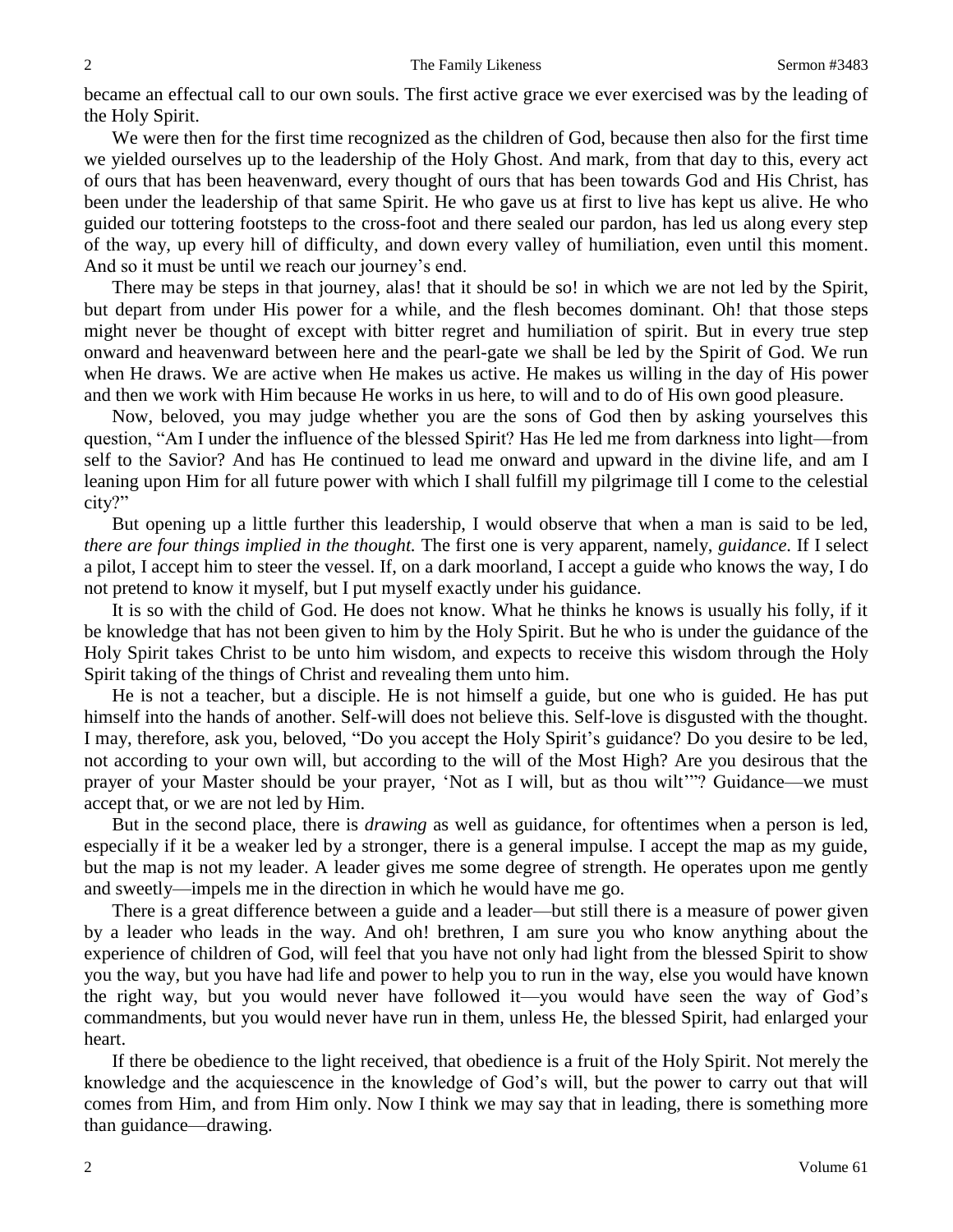There comes in yet a third point. Under the idea of leadership is that of *government*. Moses was the leader of the children of Israel through the wilderness. He was, as a leader, their ruler—and if the idea of government does not always attach to being led, yet it certainly does in this case. The Holy Spirit will never guide us along a road in which we claim to be His equal, in which we claim to be still free, and to have no authority above us.

He is the spirit's regent, the Lord and Governor within the soul of every man in whom He resides and on whom He bestows His guidance. I will ask you, my dear brother, whether you do not acknowledge this to be the fact. You are often rebellious against the Spirit and you often grieve Him, but still, for all that, your heart desires—your renewed heart desires—fully to submit to the Holy Ghost.

I feel in my own heart a longing to be sensitive to every impulse of the blessed Spirit, to feel His breath not only when He comes like a hurricane, but also when He comes as a gentle zephyr. I would desire to be moved by the Spirit's faintest wish, and to have my soul cognizant of the Spirit's work within—pliable, malleable, so as to be easily molded, plastic beneath His divine touch. And you are not led by the Spirit unless it be your wish—unless you put yourself under His government as well as under His guidance.

And fourthly, this *being led implies acquiescence* in the government, and in the guidance, and in the drawing—for a person is not led unless he acquiesces in the drawing and runs when he is drawn. The Spirit of God never violates the free agency of man. It has been commonly laid to the charge of those who preach Calvinistic doctrine that we make it out that man is passive and that the will is nowhere.

I do not know who may have said so, but certainly the master theologians of our school have always endeavored carefully to show that the Holy Spirit works in us to will and to do, yet never so as to treat man as if he were not a free agent. God does not deal with man as with blocks of wood or stone. He deals with men as men. He has His will with them—His sovereign and ever blessed will, but He does not violate their will.

There is a casket—it is locked. Soon it is opened. Now he that made that casket opens it with a key and does not violate the lock, nor even the most delicate ward of the lock. It is only the thief that comes with his crowbar and rifles it, and violates its constitution. And so God knows how to put spiritual life, and grace, and obedience into the human heart without destroying the fact that it was a human heart and that it had a free choice.

He makes us willing in the day of His power. It is not that the day of His power is one of physical might, but of moral and spiritual might, so that we are made *willing* to do what once we would abhor to do. Now a man, then, whose religion leaves him passive cannot prove that he is a child of God because he is drawn by the Spirit, for it is as many as are led.

Now to be led means that you are willing to go. To be led means that, as you begin to feel the gentle drawing of the guide, you follow—not always with equal footsteps, but still with willing steps, desirous to go in the way He indicates. Beloved, is it so with you, or no? Do you yield to His guidance? Do you desire to submit to all His government? Do you wish to work with Him, and He with you—working out your own salvation—to will and to do according to His good pleasure? If so, you are one of the sons of God.

## But now, secondly—

# **II.** INTO WHAT DOES THE HOLY SPIRIT LEAD US?

It is a subject that would take many discourses. Therefore, very briefly, let us say He leads *us into the truth of the faith, into holiness of life, and into peacefulness of spirit.* You shall know His guidance. He leads us *into the truth of the faith.*

If any receives error, it is not by the teaching of the Holy Spirit. And if, on the other hand, any man shall be able to enter into the soul, and marrow, and essence of truth, flesh and blood have not revealed it unto him, but the Spirit of the living God has done so. Believe me, you have learned nothing if you have learnt it of the flesh. You may take a creed and suppose it to be perfection. You may also have it explained to you in the clearest manner, but if all your learning of Christian doctrine comes from that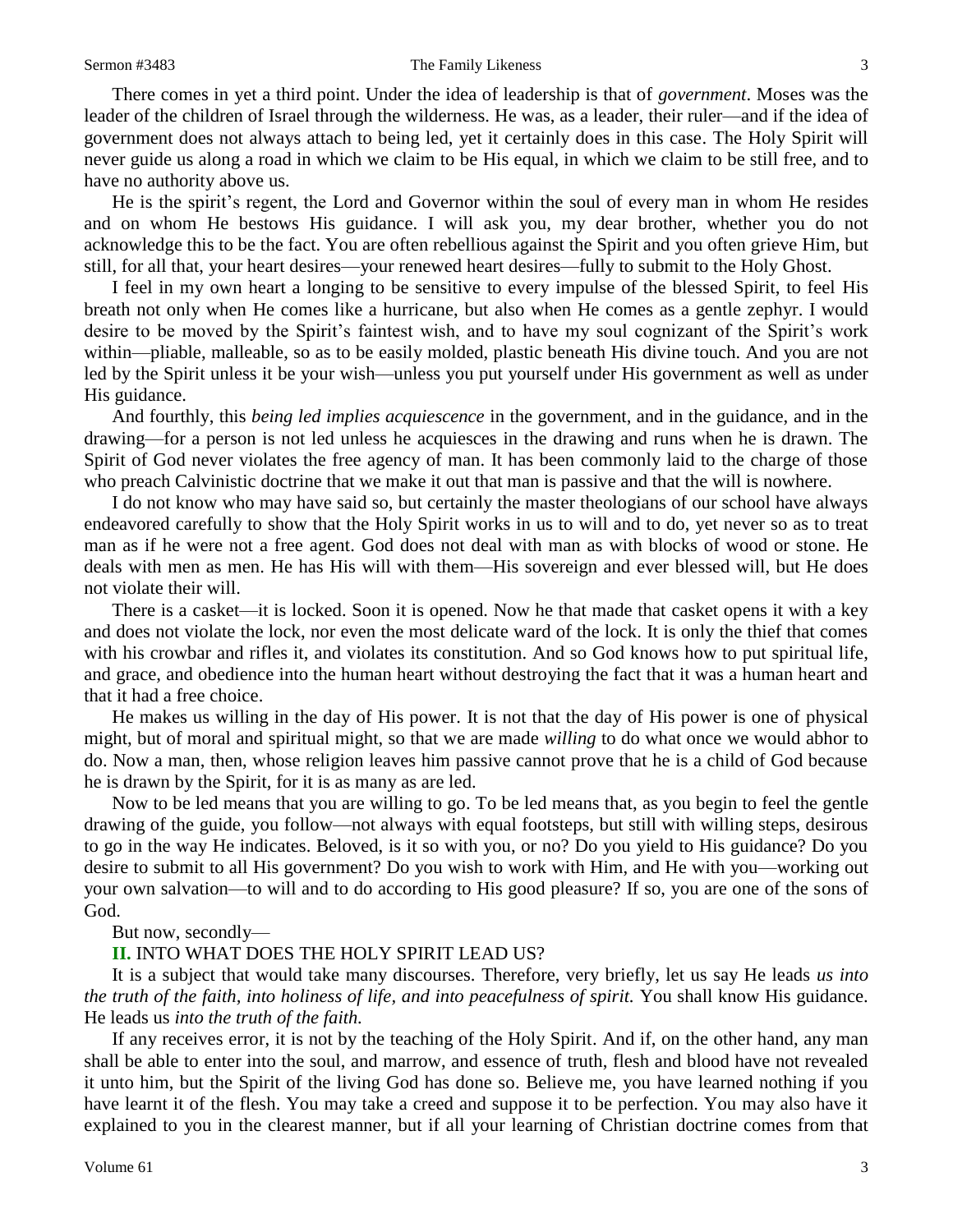catechism or creed, or the instruction of the minister—and if that Spirit of God has not sent it into your soul—you have learnt nothing aright yet.

We want to have truth burned into us, right into our very nature before we know it—for half of the things we think we believe we don't believe, and indeed, nothing is really grasped, truly laid hold of, by a living faith until the Holy Spirit leads us into the truth. Beloved, are you staggered by a doctrine of God's Word? Are you as yet a beginner in the divine mystery? Then wait upon the blessed Spirit with this prayer, "Open, thou, mine eyes that I may behold wondrous things out of thy law, and what I know not, teach thou me."

At the same time I have said that the Spirit of God leads men *into holiness of life*. There have been occasions in which men have performed actions which were unjustifiable and have said that they were moved thereto by the Holy Spirit. Such men lie, for the pure and Holy Spirit could never be the author of sin. No suggestion of His was, or could be, otherwise than pure and heavenly.

I remember hearing of a brother who, one very cold winter, being very poor, felt it laid on his soul, he said, to remember that text, "All things are yours." It was one cold morning and there was no fire to warm himself by, nor for his little family, and this text came again and again, "All things are yours." And it rushed into his mind then that he might go to the woodstack of a neighboring farmer, and take just a few logs to put on his own hearth, for, "All things are yours."

He thought it was the Spirit and away he went to the woodstack, and was just about to select a few likely logs when this other text came into his mind, "Thou shalt not steal," and in a moment he dropped his purpose and felt ashamed that he should have imputed to the Holy Spirit what was inconsistent with the will of God.

Ah! your nature, wandering and vain, would be glad enough to try and get the patronage of the Holy Spirit to its vagaries, but it must not be. He is the Spirit of holiness, and He leads us in the right way into the way everlasting—and let us not so insult His holy and blessed name by daring to lay any of our wanderings to Him. He leads us into holiness of life. No man ever goes wrong who is guided by the Spirit, and no man ever attains unto true holiness but as the result of the work of the Holy Ghost upon his understanding and his whole character.

But I say it again, that the Holy Spirit leads us *into peace of mind*, and so assuredly He does into a peace that is altogether independent of outward circumstances. He can give His children peace when the tempest lowers. They shall have peace when all others are at war. Their hearts shall not be troubled because they believe in God and rest in His grace. Peace with God.

The Spirit leads us to peace with our fellow creatures—peace with our own conscience. His ways are ways of peace. Wherever He conducts us, peace in the end shall be the sure result. When I meet with a very quarrelsome person and he says that he is led by the Spirit to fight, and to indulge a bad temper, and sharply to criticize and bitterly condemn, he may be led by *a* spirit, but certainly not by *the* Spirit of the ever blessed God.

The spirit that is in us lusts into envy, but the Spirit of God is first pure, and next peaceable. And if we are not peaceable, we are not led by the great peace-giving Spirit of God. There is room for much more, but I will not enlarge. These are, however, the main things into which He leads us.

Now, in the third place—

### **III.** HOW DOES HE LEAD US?

In what way are the monitions of the Holy Spirit conveyed to those that are led by Him? How does He speak unto the sons of God? We are not to understand this of inspiration, or of dreams and visions, for if none were sons of God but those who receive these, surely many of the very best of the divine family would lose their title to sonship.

And I fear, on the other hand, that there are some who think they have seen visions and dreamed dreams, and have had remarkable manifestations, who are probably more the children of Bedlam than the children of Bethel. I rather consider that they have lost their senses than gained the graces of the Spirit. Certainly there are no things that more perplex us than the graces of many persons who think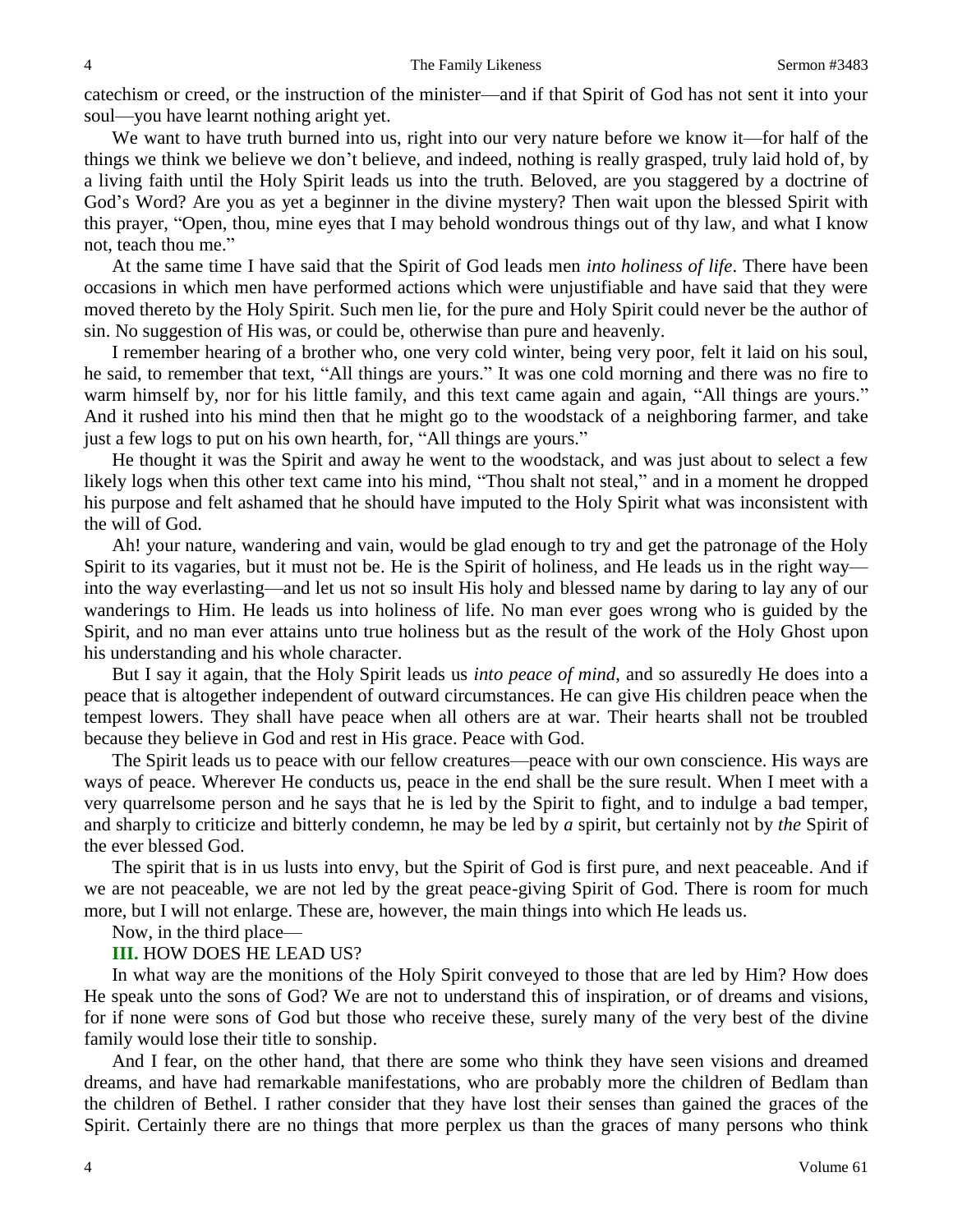themselves spoken to of God, but rather have a ringing in their ears, or a whispering in their heads, but nothing more. How does the Spirit of God then, lead His people?

I would reply, first of all, *by the Word*. This is the "more sure word of testimony, whereunto ye do well that ye do take heed as unto a lamp that shines in a dark place." If any man would know the will of God by the Spirit, let him come to the Word that is written here—let him search this to know what is God's mind, for, "holy men of old spake as they were moved by the Spirit."

We are not to expect new revelation. The old is perfect and complete. There is a curse pronounced upon whosoever should add to it or take from it. Let us accept it as the complete mind of God so far, at any rate, as He sees fit to reveal it to us. The Holy Spirit speaks to us through the Word. But it is not through the bare letter of the Word, for in this He does not always speak.

Many an eye has glanced over the Word and seen none of the mind of the Spirit there. Ay, and many an eye of a true believer, too, has read and read again, and missed the glory of the passage, so that the Spirit does not always speak through the Word to us, or through the same word to the same person at all times, but He sheds a light over a certain part of the chapter, He illuminates it, lights it up, and then puts it to our souls with power.

And those who are Bereans and search the Scripture, shall come upon choice passages—words that shall make their hearts burn within them, texts that shall leap out of the page and embrace them, and whisper in their ear sweet loving words—and kiss them with the kisses of Christ's lips over again. It is in the Word, opened up of the Spirit, that we get His joy and guidance.

Sometimes that will occur under the preaching of the Gospel when the Lord gives to His servants power to speak His mind and they are His mouth. Then it is that hearts made ready "receive with meekness the engrafted Word," and hearts are guided, and led, and directed. It may not be, however, by a minister at all—it may be by the words read in some book in connection with an explanation, or it may be the Word itself, which, for some peculiar reason unknown to us (the work of the Spirit of God), may appear to us to be more full of meaning than ever it was before.

"But" says one, "I perceive that we learn God's mind and are led by the Word of God as thus illuminated by the Holy Spirit. But suppose there are certain difficulties and I should want to know what is the proper course—how and in what way shall I learn the mind of the Spirit?" Brother, God does not treat us now altogether as little children, and give us, by Urim and Thummim, this or that direction. But He treats us as in a spiritual dispensation, somewhat more advanced than were His people under the legal types and ceremonies.

And He does not say, "This is the way: walk ye in it," in so many words, but He does just this—if you distrust your own wisdom, go to Him in prayer and ask His guidance. You shall then take the question and consider it. That very consideration will be a help to you to go rightly, for haste is usually unwisdom. That consideration shall of itself assist you and you will then look at it in this light. If there be anything untruthful, then I cannot touch that. If there is anything unholy, then I cannot touch that. If my motive for such a course is purely selfish, then I feel I cannot do that.

But if it is a path of wisdom consistent with truth, and righteousness, and the glory of God, then, at any rate, it is not closed to me. And if there be two of the like kind—and here the difficulty will be—I will now go to God again and ask Him to do something over and above what He ordinarily does through His Word, namely, *direct me either by some providential circumstance, or by some advice that shall be tendered to me by a Christian friend, or by some direct impulse upon my will to make me do that which* He would have me to do.

Very few—none, I will venture to say—have ever gone wrong when they have thus consulted God and desired to be led aright. Something has occurred which has drifted them from the path they have chosen and has drifted them into the path that they would have chosen had they been possessed of the wisdom of the infinite.

Strangely, too, minds have been impelled to courses that did not seem to be wise, but they have turned out to be wise when those minds have humbly followed what they believed to be the impulse of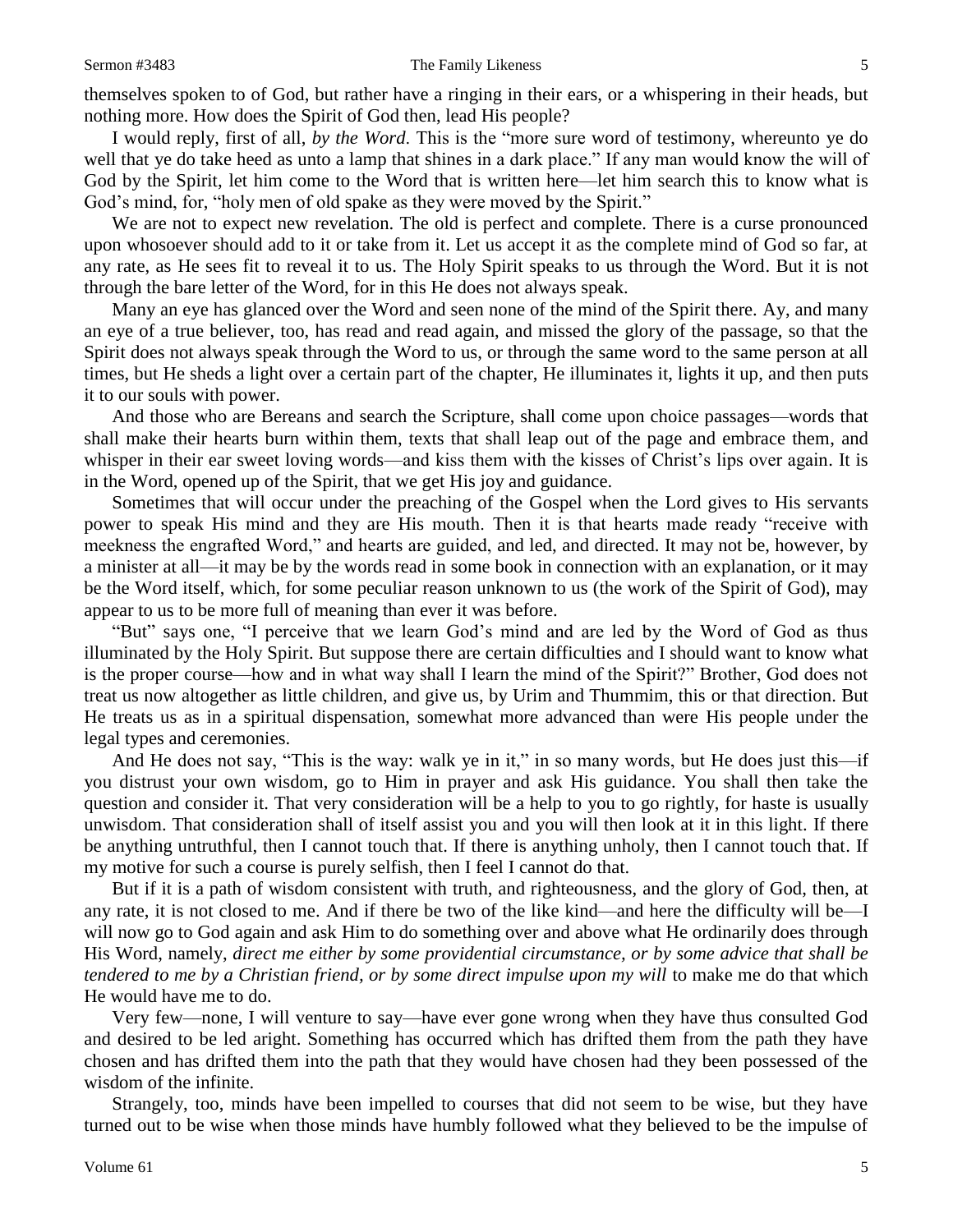the Holy Spirit. But I am persuaded there are many occasions in a Christian's life when, if he waits upon God, God will as distinctly move and guide him as ever He did the prophets of old—and there shall be direct communication between the Holy Ghost and the believer's soul.

I am sure, unless I have been fearfully deceived, that I have often felt the motions of God's Spirit in that particular form. I have, by His grace, been enabled to obey them, and I here confess that, whenever any project has been carried out by this church and it has been successful, whenever we have attempted any new work for God, if anyone has said that I was wise in having suggested it, I can only reply that I never took the initiative. I have been the creature of the circumstances that God has put around me. I have been led and driven by a power superior to mine before which I have bowed—and if there has been any success resting upon the course I have followed, it is because I have waited always to be guided and have never wished to go before the cloud.

And you shall find that every man whose life has been happy before God will tell you that if at any moment there has been the wrong and the unhappiness, it has been when he has not sought counsel, and has been his own master, instead of waiting upon the Most High. I speak thus of myself only, for one knows one's own course best, and can speak with authority there. And sometimes the example of one Christian may be a help to others.

Wait on the Lord and keep His way, and He will establish you in due time. He has not closed the door of His counsel, but will still direct His people. Jesus is to this day The Wonderful, The Counselor, and you may seek guidance at His hands and find it too.

And now, once again, *what are the excellencies of being under such a leadership*? They are very many. *It supplies a great need*. We are as sheep going astray, and astray we shall always go till a good shepherd leads us. It is ennobling to have such a leader. Every man under a leader participates in some degree in the honorableness of him who leads him. How sweet it is to feel that the Holy Spirit leads you!

The greatest and wisest of men, Solomon himself—well, one would feel honor by sitting at the feet of so wise a man, but oh! the honor of being guided by the Spirit of God! The poor woman whom Cowper describes—

> *"Yon cottager who weaves at her own door, Pillow and bobbins all her little store, Who knew—and knew no more—her Bible true,"*

and who waited upon God each day for guidance, was nobler far than Voltaire, who did guide himself, but who guided himself into a maze of doubt and darkness. Put your little hand into the hand of the great Father of all spirits, whose wisdom is infinite, and the compact ennobles you.

And *how elevating it is to be led by the Spirit*. To be led by the world is groveling. To be led by ambition is a poor foolish thing. To be led by the noblest of human spirits is, after all, only to rise to the level of man. But to be led by God! He never lowers the tone of thought in us, but elevates us and makes even our most common actions to be divine, seeing they are done in His might.

O dear brethren, if we are led by the Spirit of God, we are as high as the angels are in heaven, ay, higher than they, for unto none of them has He said that they are the sons of God. "Those who are led by the Spirit of God, they are the sons of God."

Let us add *how safe this guidance is*. There are no errors where He leads—all our mistakes are ours. Our blunders in doctrine, and our follies in life, and our divergences from the paths of peace—these are our own. If we would but follow Him, our life would be clean, and pure, and perfect.

And *how blessed it is* to have Him for a leader! What happiness it gives! He comforts, He enlightens, He instructs, He sanctifies. To be near to Him is to be near to heaven. To be completely under His guidance is to be perpetually happy. Oh! happy people, whose God is the Lord, and whose leader is the Holy Ghost!

And now in closing, perhaps there are some here who will say—

**IV.** "HOW CAN I OBTAIN THIS BLESSING OF BEING LED OF THE SPIRIT OF GOD?"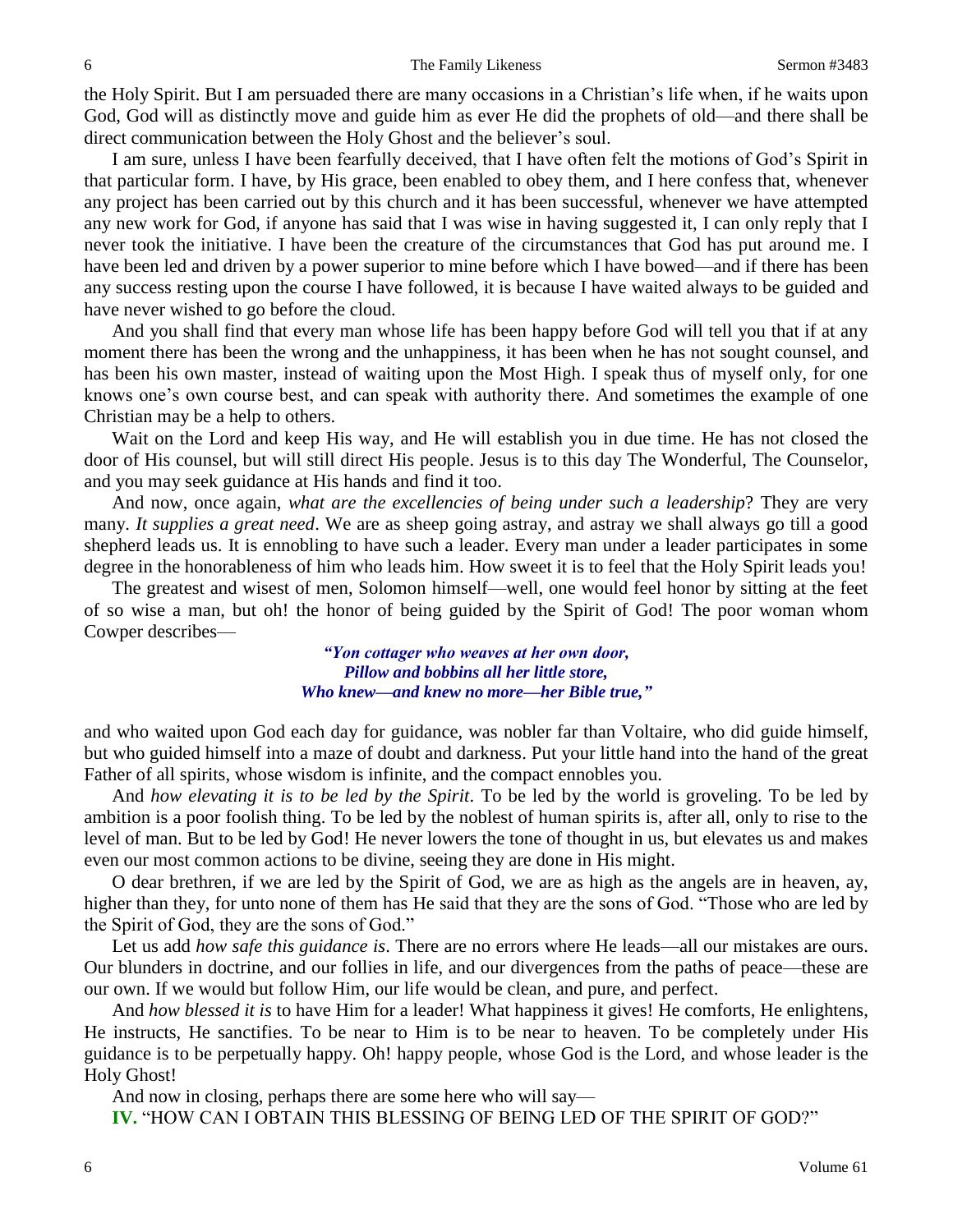#### Sermon #3483 The Family Likeness 7

The answer is, first, dear brother, you must *have* the Spirit of God. No man is led by the Spirit till he *has* the Spirit. "Ye must be born again." Unrenewed men cannot be led by the Spirit. He never leads the flesh—it is enmity against God, and can never be otherwise. The old nature, it is not possible even for the Holy Holy Ghost to lead. It would perpetually turn to lust.

There must be a new nature. The Holy Spirit must create us anew in Christ Jesus—we must have the Spirit, or else we cannot be led by Him. It is your difficulty, then, O unrenewed men and women, that you must have the Spirit of God, or else vain will be your prayer to be led by the Spirit of God. The blessing is that He is already given to as many of you as believe in the name of Jesus Christ.

And this evening, if you have never believed before, may you be led to trust in the Son of God. But you must have the Spirit before you can be led by the Spirit. If again you say, "But how can I obtain this blessing?" I would say, "Distrust yourself now." Up to this good hour you have been a self-made man you have believed in self-reliance. There is some truth in that in a certain sense, but as before the living God there is no man who is less a man than he who trusts himself. You shall be as cursed as the heath in the desert which sees not when good comes. Your strength shall, by and by, utterly fail you. You are not wise, though you whisper to yourself that you are. The fact that you believe you are wise proves that you are a fool.

Can you believe this? It is a part of the work of the Gospel to make you empty. You cannot be full till you are. *You cannot be led by the Spirit till you are willing to be led*—and that will never be till, first of all, you see that you want leading. Oh! may He come and convince you of your folly, of your wandering, of your ignorance—and then laid low at His dear feet, Jesus Christ shall give you His Spirit and lead you in the way of His salvation. May this distrust happen to you tonight, if it never has done so before.

Then if you would still be guided, but feel that you are not led by the Spirit, I would say to you, dear brother, *consult the Word of God more than you do*. If you have the Spirit, but don't feel that you are led by Him, but that, with desires to do right, you are often wrong—be a greater searcher of the Word of God. This is not the age in which the Bible is much read. I suppose there are more Bibles in England than any other book, but there are fewer Bible readers probably than of any other book.

And yet the Bible readers are more numerous than the Bible searchers. I hardly remember a passage that bids you read, but I do remember a passage that says, "Search the scriptures." May we become students of the Word, desirous to know the meaning—and then we shall feel the Spirit of God instructing us through the Word and we shall be led by Him.

And add to this reading of the Scriptures *abundant prayer*. Again must I sorrow that there is so little prayer among us. God grant that prayer meetings may begin to be better attended, and that family prayer may be more regarded, and that private prayer may be more diligently and more spiritually maintained. We shall not be led as a church and as individuals by the Spirit of God if we get out of His way, and neglect His Word, and neglect to draw near to Him in prayer.

What is the reason why there are so many sects in the world? Surely it must be because we don't follow the guidance of the Spirit of God. If we followed the Word of God and the will of God in all things, we should be very much more alike than we are. I do not think that even then we should all run in the same groove, for the road to heaven may be sufficiently wide to have several different paths in it, and yet they shall all be in the same way and in the same road.

But the great divergencies—surely they must have come from this—that the church did not want to be guided by the Spirit. She did not go to the Spirit's book, nor go to the throne of grace to be guided she followed first this saint and then the other, this learned doctor and then the other, and to this day you shall hear debates about all sorts of methods of working and human authorities as if that were of any consequence at all.

What has that to do with religion? This book, the Bible, and the Bible alone, is the religion of Protestants. And you shall have thrown before you the tenets of Independency, and the minutes of the